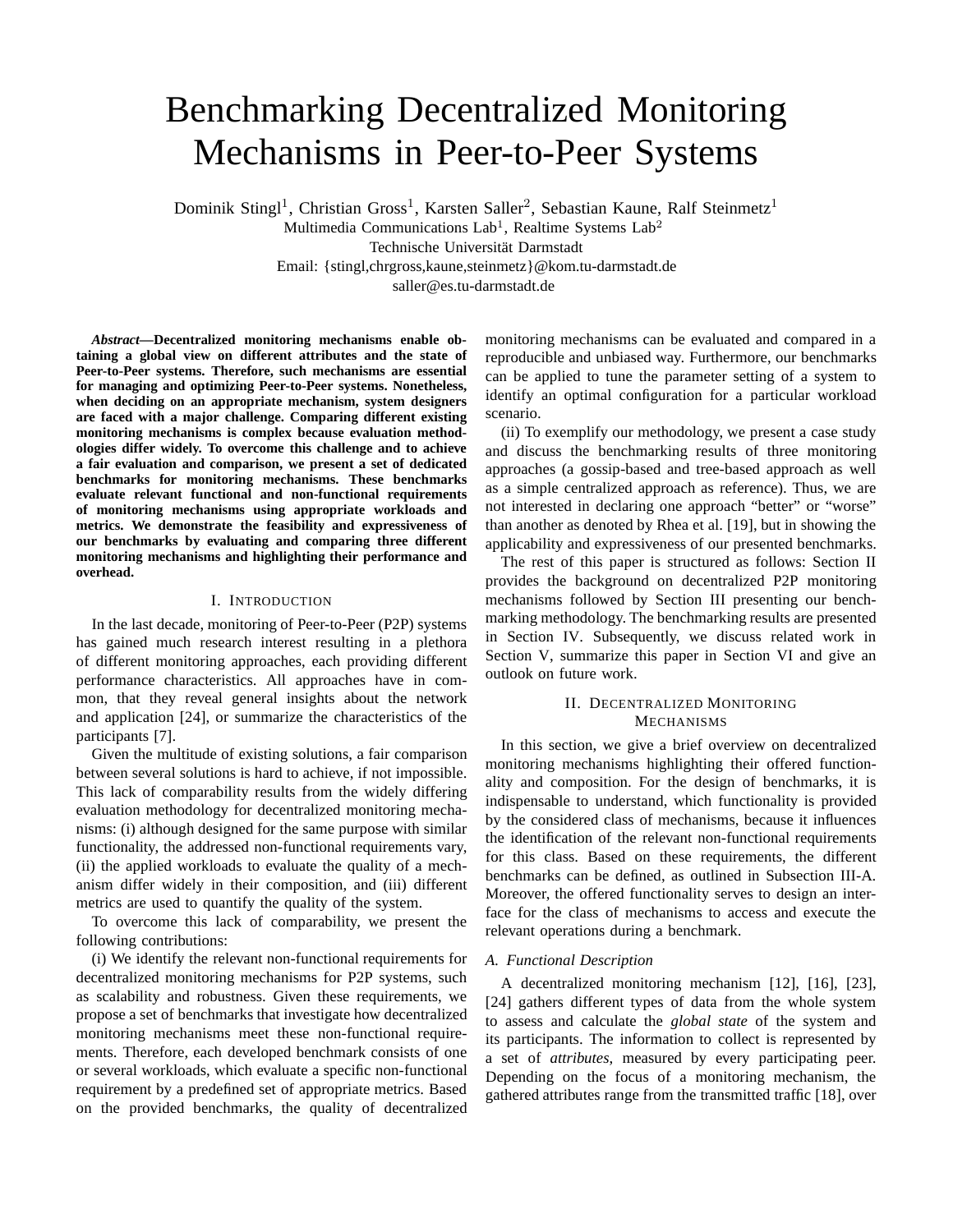application-related information [23], to the user and its utilized communication device [7].

Due to the large number of users, the transmission of the measured attributes and its subsequent collection at one or several data sinks results in a high amount of data, consuming a considerable amount of bandwidth resources in the system. Existing approaches, therefore, apply aggregation of the monitored attributes to compress the size of the data and to save the bandwidth of the participating peers. Using this aggregation, a monitoring mechanism calculates the so-called *global view* of a monitored attribute, which can be subsequently used to deduce the aforementioned global state of the whole system. Typical aggregates that are used for the calculation of a global view cover functions, such as minimum, maximum, sum, average, or standard deviation [3], [16]. After the computation of a global view for a set of aggregates, each participating peer in a P2P system can retrieve the newly created information.

#### *B. Architectural Description*

In the following, we present the architecture of a decentralized monitoring mechanism, which provides the previously mentioned functionality. We sketch how a decentralized monitoring mechanism is composed and integrated into a P2P system. In contrast to the functional description, the information about a mechanism's composition is not mandatory for the design of benchmarks, because we evaluate the whole mechanism and do not study the impact of internal components on the overall behavior. The overview, however, justifies the choice of a tree- and gossip-based approach for the case study in Section IV, because it becomes apparent that the topology mainly influences the behavior of the monitoring mechanism. In the following, we present the three basic components, every monitoring mechanism can be reduced to.

*a) Topology Construction and Maintenance:* In literature, *trees* [16], [24] and *meshes* [11], [12] constitute the two prominent topologies for a decentralized monitoring mechanism. Within a tree topology, information is only exchanged between children and parents. Within a mesh topology, one or several neighbors are randomly chosen to exchange monitored information [5]. This results in *gossip-based* communication, which is often used as a synonym when describing the communication within mesh-based monitoring mechanisms. Furthermore, there are several hybrid approaches, combining gossip-based aggregation in trees [23] or creating trees of mesh-based networks [2], [18].

The topology maintenance depends on the network environment and its network topology. Monitoring approaches that are deployed in static and structured environments, such as in the area of grid computing [18], heavily differ from approaches for autonomous systems with highly dynamic users. The herein considered mechanisms for P2P systems must actively maintain the monitoring topology and additionally manage the arrival and departure of peers [1], [2]. Therefore, they rely on additional mechanisms, such as Distributed Hash Tables (DHT) or membership protocols [10].

*b) Data Collection:* This component sketches how monitored data is exchanged. Typically, gossip-based monitoring approaches actively send data to neighboring peers [12], also denoted as *push*. If the message sent triggers the transmission of an answer at the receiver, the gossip-based approach applies *push-pull*-based data collection [11]. Tree-based approaches can decide to either *push* data [7] or to alternatively *pull* data from neighbors [16], [18]. To trigger the collection of measured data, monitoring mechanisms rely on a periodic or event-based collection. For the latter case, the activating event may be, for example, (i) a newly measured value of an attribute at a peer, (ii) a query for the global view of an attribute, (iii) or the attempt of the system to generate a snapshot of an attribute at a certain point in time.

*c) Result Dissemination:* This component highlights the possibilities to disseminate the global view of the monitored attributes. The existing strategies comprise *proactive* and *reactive* result dissemination. While proactive dissemination transmits the created global view to all or only a subset of peers, reactive dissemination sends the global view of attributes only to requesting peers. Tree-based monitoring approaches allow choosing between the different dissemination strategies, whereas proactive dissemination is implicitly integrated in gossip-based monitoring, due to the push-based collection of data.

# III. BENCHMARKING DECENTRALIZED MONITORING MECHANISMS

In this section, we describe the design of our benchmarks, which will be used for the comparison of the different monitoring mechanisms in our case study. The designing process for a particular benchmark consists of the following three aspects: (i) The system specification provides the basis for the definition of benchmarks (Section III-A). It illustrates the functional and non-functional requirements, each system has to fulfill. (ii) Given the requirements, appropriate workload schemes to benchmark a system are identified (Section III-B). (iii) To quantify the obtained results of an applied workload, a set of metrics is created (Section III-C). Finally, Section III-D outlines the combination of the three mandatory aspects in one or several benchmarks.

#### *A. System Specification*

Our system under test (SUT) consists of a decentralized monitoring mechanism, which is set up on top of a P2P system. To benchmark the SUT, it provides an interface to apply different workloads on the system and to measure the produced results. In case that the class of mechanisms being benchmarked does not provide a predefined interface, it must be derived based on the functional requirements of that class. To cover a wide range of existing approaches, the common functionality must be carefully analyzed and merged in a set of methods within the interface.

Due to the fact that neither an interface nor the provided functionality of a decentralized monitoring mechanism is specified, we examined existing approaches to highlight the key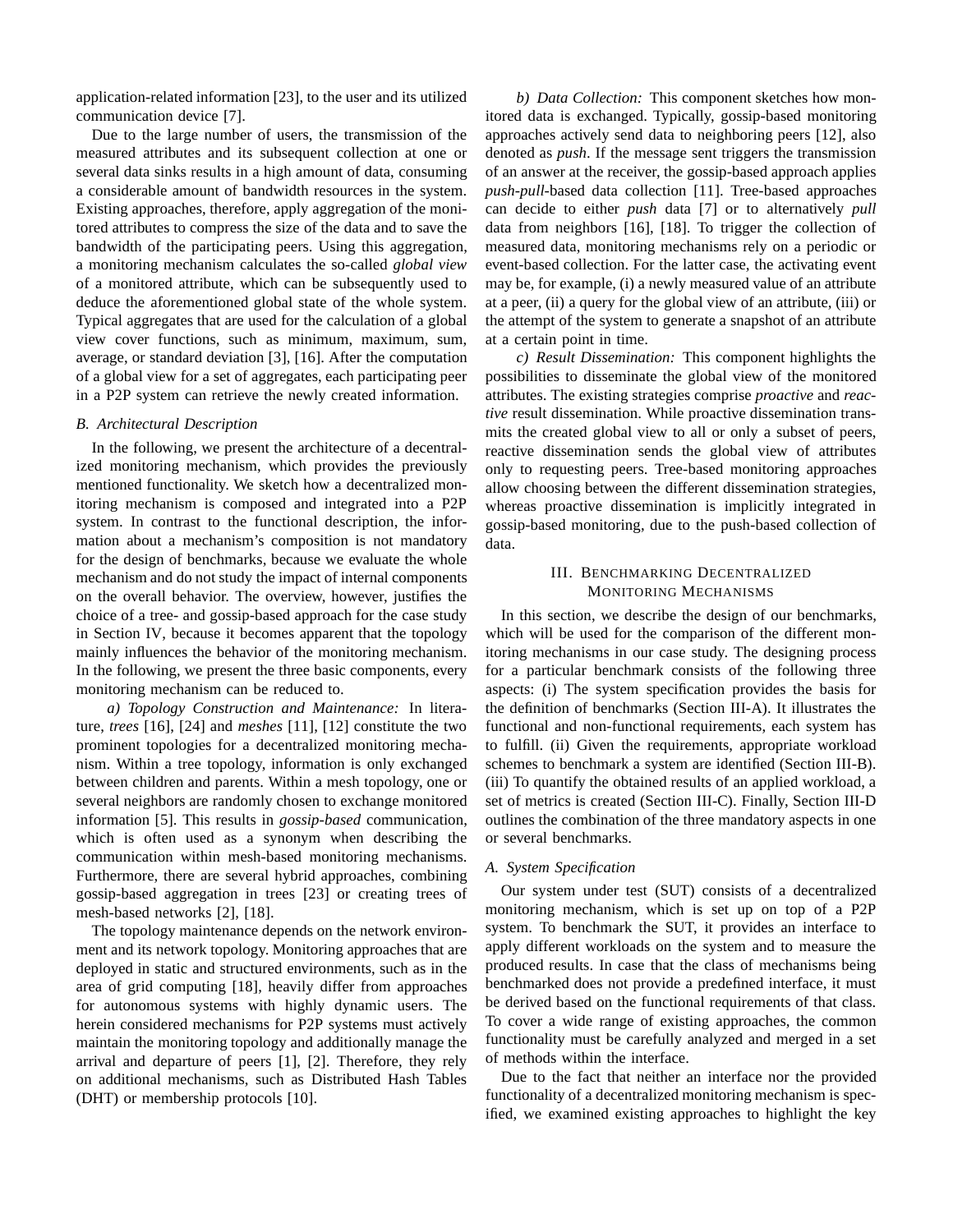aspects. As outlined in Section II, a decentralized monitoring mechanism calculates and provides the global view for a set of attributes. For that reason, each participant locally measures and stores the specified attributes for the overall collection. When the collection process is finished, the global view of attributes can be retrieved by the participating peers. Based on this description, the common functionality of a decentralized monitoring mechanism can be defined within the following interface.

- setLocalValue(String name, double value) stores a locally measured value of an attribute for the latter collection.
- getGlobalViewOfAttributes() returns the global view of all monitored attributes.

Every monitoring approach, applying our benchmarks, must provide this functionality and implement the specified interface in order to be evaluated or compared to another solution. Thus to apply the different workloads and to measure the produced results, the resulting interface of the SUT is located at each peer, which participates and monitors the system.

Besides the architecture and the design of the interface, the system specification also outlines the non-functional requirements of a system. Therefore, we identified the following *quality aspects*, representing the relevant non-functional requirements of decentralized monitoring mechanisms. These requirements build the basis for the subsequent identification of workloads and metrics.

- **Performance** characterizes the quality of the provided functionality of a mechanism. In the context of monitoring, we divide performance into *validity* and *timeliness*. With validity, we address the accuracy of the delivered results, which can be characterized through the difference between the measured and the actual global view of an attribute. Since the provisioning of correct information is the primary function of a decentralized monitoring mechanism, validity represents a central aspect. Besides the delivery of correct results, timeliness covers the aspect how fast the monitoring mechanism captures the global view and how fast it can deliver or distribute this view in the system.
- **Costs** comprise the communication or computation overhead produced by the monitoring mechanism to perform its task with a certain performance.
- **Fairness** can be evaluated with respect to performance and costs. On the one hand, a fair system should offer the same access to the provided services and avoid starving peers. On the other hand, a fair system should distribute the operational costs that peers are not overloaded.
- **Scalability** refers to the ability of a monitoring mechanism to preserve its performance at reasonable costs, while increasing the number of participating nodes or monitored attributes. A threshold for acceptable performance or costs must be defined by the application scenario.
- **Robustness** deals with the behavior of the whole P2P sys-

tem in the presence of external and unpredictable events. These events mainly comprise massive fluctuations of participants due to, e.g., a network collapse or flash crowd behavior.

• **Stability** characterizes the ability of a decentralized monitoring mechanism to deal with the random behavior of autonomous peers in a P2P system. We consider the random behavior in terms of churn, which describes the varying frequency of arriving and leaving peers.

The identified non-functional requirements can be divided into two classes of quality aspects. On the one hand, there are quality aspects, such as performance, costs, and fairness, which can be quantified by metrics. Based on these metrics, it is possible to estimate if a mechanism meets these requirements. In contrast, the second class of quality aspects cannot directly be assessed by individual metrics, but is quantifiable by metrics, which are related to the first class of quality aspects. Instead, the second class of quality aspects characterizes the properties of a workload.

## *B. Workloads*

For benchmarking decentralized monitoring mechanisms, we elaborated several workloads to address the identified quality aspects. These workloads are applied on the SUT, while the participating peers perform their tasks and measure a set of predefined attributes. Using the captured attributes, the monitoring mechanism calculates the global view for each attribute, as described in Section II-A. Afterwards, this global view is disseminated to the peers. To examine validity of a monitoring mechanism under the specified workloads, the measured global view is compared to the so-called *correct global view*. In contrast to the global view obtained by the monitoring mechanism, the correct global view of an attribute is calculated based on a snapshot of the system at a certain point in time. Except for the peer count of a monitoring mechanism, we do not measure common system attributes (e.g., network traffic or number of messages) nor domainspecific attributes (e.g., lookup-rates or file-downloads for filesharing systems) to evaluate validity. Instead, the peers in our benchmark obtain their monitored values from a *value generator*, as presented by Graffi [6]. This generator calculates a new value for each monitoring peer based on the current time and on the defined function. Afterwards, the calculated global view is compared with the actual value retrieved from the value generator to assess the validity of the monitoring mechanism.

The value generator facilitates a more detailed analysis, because we can define functions with differing complexity, which refer to constant or highly varying attributes. It is possible to design individual functions that exhibit desired characteristics, such as steep slopes or periodicity, in order to estimate to which extent a monitoring mechanism is able to capture a varying signal. For example, it is easier to capture the values of a slightly increasing linear function than of a sine or a rectangular function. Moreover, the value generator improves the comparability of results in terms of validity.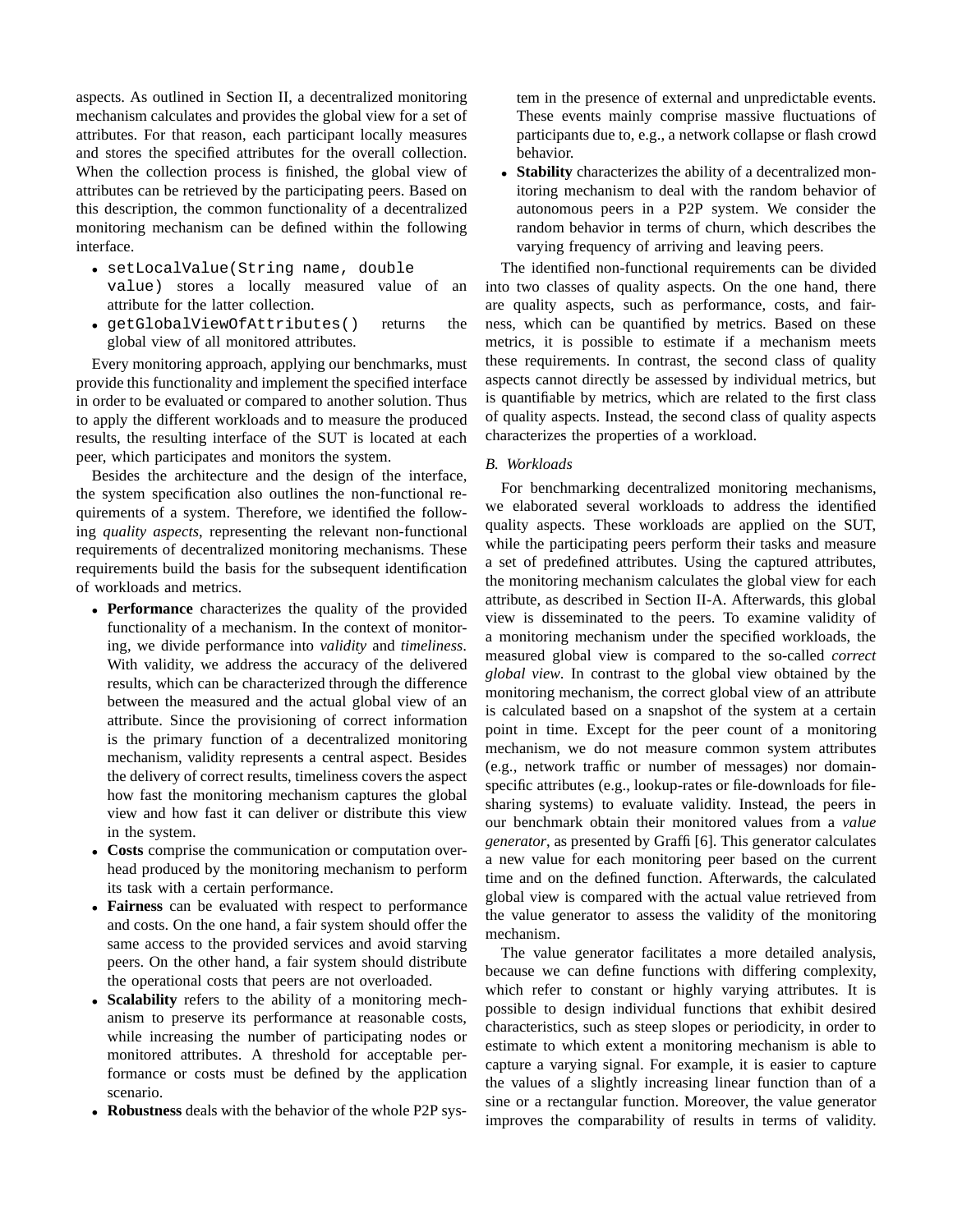

Figure 1. Sine reference signal with a period of 30min.

The monitored values of a function are independent from the enclosing P2P system (e.g., P2P file-sharing application) and current workload scenario (e.g., churn), thus, the values are not biased. In order to evaluate validity within our benchmarks, we implement a sine function, as displayed in Figure 1.

Besides this function for the value generator, we propose a set of workloads. These workloads are not application-related but synthetic workloads. They are domain-specific and model typical scenarios that are common for P2P system, such as churn or an increasing number of peers. We decided to apply synthetic workloads (i) to provide application-independent results and (ii) to stress a system regarding a particular, isolated quality aspect.

*d) Baseline:* The baseline workload represents idealized conditions and provides insights on the behavior of the monitoring mechanism under these conditions. In contrast to the remaining workloads, this workload does neither include message loss, which is enabled for the rest of workloads, nor consider churn, which is addressed in a separate workload. Moreover, other workload parameters, such as the number of peers or the amount of monitored attributes, are fixed during this workload. This results in a static workload scenario with a fixed number of peers and perfect network conditions.

*e) Churn:* In this workload scenario, we evaluate stability of a monitoring mechanism in the presence of churn. As underlying model, we employ an exponential churn model, which assumes an exponentially distributed mean session time per peer. The workload consists of several runs, which model the peers with different mean session times per run.

*f) Massive join/crash:* The massive join workload consists of one run. During this run, we assume that a predefined fraction of new peers simultaneously joins the system. Within the context of a massive crash, the workload consists of a single run as well and covers the ungraceful departure of a predefined fraction of peers. These workloads evaluate the robustness of a decentralized monitoring mechanism, since it has to deal with a sudden change in the system state as well as in the amount of peers. For both workloads, one has to differentiate between a collapse of the monitoring mechanism due to the breakdown of the whole P2P system or due to the inability of the monitoring mechanism to reorganize itself.

| <b>Symbol</b>                       | <b>Description</b>                                                          |
|-------------------------------------|-----------------------------------------------------------------------------|
|                                     | The set of time samples                                                     |
| P(t)                                | The set of online peers at time $t \in T$                                   |
| A(t)                                | The set of attributes being monitored at time $t$                           |
| $X_m(a,t,p)$                        | The <i>measured</i> global aggregate $X$ of an attribute                    |
|                                     | $a \in A(t)$ at time $t \in T$ available at a peer $p \in$                  |
|                                     | P(t)                                                                        |
| $X_c(a,t)$                          | The <i>correct</i> global aggregate $X$ of an attribute                     |
|                                     | $a \in A(t)$ , which is calculated based on a snapshot                      |
|                                     | of the system at time $t \in T$                                             |
| $\overline{\tau_{\min}(X(a,t,p))}$  | The time of the oldest sample being included into                           |
|                                     | an aggregate                                                                |
| $\tau_{\max}(X(a,t,p))$             | The time of the most recent sample being included                           |
|                                     | into an aggregate                                                           |
| $\Delta t_{\text{agg}}(X(a, t, p))$ | The aggregation time considers all included values                          |
|                                     | for a global view and is calculated as                                      |
|                                     | $\Delta t_{\text{agg}}(X(a, t, p)) = \tau_{\text{max}} - \tau_{\text{min}}$ |
| $\Delta t_{\text{prop}}(X(a,t,p))$  | The propagation time for a global aggregate from                            |
|                                     | a data sink to a peer                                                       |
| $\Delta t_{\text{req}}(X(a, t, p))$ | The time to answer a request for a global aggre-                            |
|                                     | gate                                                                        |

Table I LIST OF MATHEMATICAL SYMBOLS

*g) Increasing number of attributes:* In this workload scenario, we investigate scalability of a monitoring mechanism by scaling the amount of transmitted and processed data. We denote this type of scalability as *vertical scalability*. The workload consists of several runs. For each run, we increase the number of monitored attributes, which results in a higher amount of transmitted and processed data.

*h) Increasing number of peers:* With the linear increase of peers in the system, this workload investigates another type of scalability of a monitoring mechanism, which we denote as *horizontal scalability*. In contrast to the previously described workload, which addresses vertical scalability, this workload increases the number of peers to an upper bound during one run and not during several runs.

#### *C. Metrics*

In this subsection, we introduce the metrics being measured to evaluate a decentralized monitoring mechanism. In order to describe the metrics below, we use the set of symbols shown in Table I.

*1) Per peer metrics:* The following metrics are measured on a per peer basis for each participant of the P2P system. They can be mapped onto the quality aspects performance and costs.

# **Performance Metrics:**

•  $t_{\text{stable}}(X(a, t, p))$  denotes the staleness or age of an aggregate in seconds, observed at peer  $p \in P(t)$  and is calculated as

$$
t_{\text{stable}}(X(a, t, p)) = \Delta t_{\text{agg}} + \Delta t_{\text{prop}} + \Delta t_{\text{req}}
$$

•  $\epsilon_X(a, t, p)$  represents the relative monitoring error in percent for an aggregate X of on attribute  $a \in A(t)$  at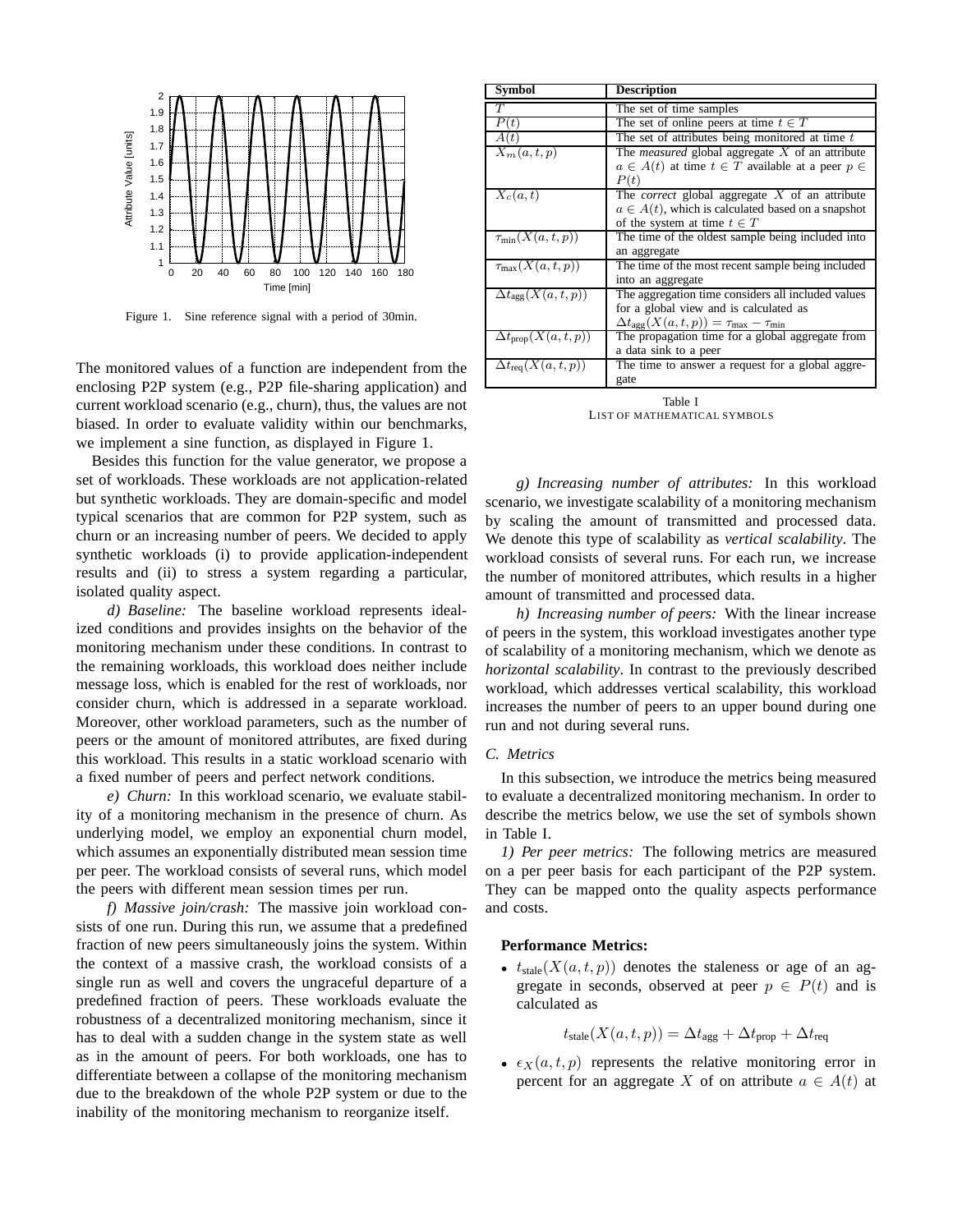peer  $p \in P(t)$  at time  $t \in T$  and is defined as:

$$
\epsilon_X(a, t, p) = \frac{|X_m(a, t, p) - X_c(a, t)|}{X_c(a, t)} * 100\%
$$

#### **Cost Metric:**

•  $l(t, p)$  represents the total traffic in  $\frac{k}{s}$  at peer  $p \in P(t)$ at time  $t \in T$ . It comprises the up- and download traffic and is calculated as follows:

$$
l(t, p) = l_{\text{up}}(t, p) + l_{\text{down}}(t, p)
$$

*2) Global Metrics:* Based on the per peer metrics the following global metrics can be calculated:

• The mean of a metric  $x$  over the set of peers at time  $t \in T$ :

$$
\overline{x}(t) = \frac{1}{|P|} \sum_{p \in P} x(p, t).
$$

• The mean of a metric  $x$  over the set of time samples per peer  $p \in P$ :

$$
\widetilde{x}(p) = \frac{1}{|T|} \sum_{t \in T} x(p, t).
$$

• The total mean of a metric  $x$ :

$$
\widehat{x} = \frac{1}{|T||P|} \sum_{t \in T} \sum_{p \in P} x(p, t).
$$

## *D. Benchmark Implementation*

Having introduced the system specification, workloads, and metrics, we present the benchmark implementation. This implementation combines the three components and creates the different benchmarks to evaluate the SUT. We have derived four different benchmarks that investigate and evaluate the system in a baseline, robustness, stability, and scalability benchmark. Before presenting all benchmarks, we describe the basis for each benchmark, which consists of three different phases as shown in Figure 2: (i) the setup phase of 60min in which 1,000 peers join the system, (ii) the stabilization phase of additional 20min, which ensures that the whole P2P system is set up correctly and stable, and (iii) a workload and measurement phase of 180min, where the different workload schemes are applied and where the benchmarking metrics are captured.

*a) Baseline Benchmark:* The baseline benchmark provides insights on performance and costs in an idealized environment without message loss or peer churn. Using the *baseline* workload, this benchmark represents a reference for the remaining benchmarks regarding (i) the examined quality aspects of a particular monitoring mechanism as well as (ii) the comparison between the different monitoring mechanisms.

*b) Scalability Benchmark:* To examine the scalability of a decentralized monitoring mechanism, we divide scalability into horizontal and vertical scalability. Horizontal scalability is benchmarked by the workload with an *increasing number of peers*. Within this workload the number of peers is linearly increased from 1,000 to 10,000 peers during the workload and measurement phase. In contrast, the workload with an *increasing number of attributes* benchmarks vertical scalability. The



Figure 2. Schematic drawing of the schemes for varying the number of peers: (1) constant number of peers, (2) massive join, (3) massive leave, (4) linear increase, and (5) regular churn.

workload consists of three runs and covers scenarios with 10, 100, and 1,000 attributes, which are monitored by the system.

*c) Stability Benchmark:* For investigating the stability of the system, we apply the workload for *churn*. The workload consists of three runs, which model peers with a mean session time of 60, 30, and 15min. With the increasing frequency of arriving and leaving peers per run, this workload examines the stability of a decentralized monitoring mechanism.

*d) Robustness Benchmark:* In the robustness benchmark, we investigate the system behavior in two different scenarios defined by the *massive join* and *massive crash* workloads. We look at the system behavior when (i) 50% of the peers simultaneously leave and (ii) 100% new peers simultaneously join the system. We consider a system to be robust if these metrics reach predefined levels after a crash or a massive join. While the levels must be defined by the application scenario in which the particular monitoring approach should be used, we restrict the evaluation of robustness to a comparison of the three different systems.

#### IV. BENCHMARKING RESULTS

In order to evaluate our benchmarks, we chose three different monitoring mechanisms and implemented them in the P2P simulation framework PeerfactSim.KOM [21]. We benchmarked all three systems using the previously defined benchmarks. Before presenting the results for each benchmark and outlining the most important conclusions, Subsection IV-A summarizes the simulation setup and details the three chosen monitoring mechanisms.

#### *A. Simulation Setup*

We simulate each of the three monitoring mechanisms on top of a Chord overlay [22], since the tree-based approach requires a DHT to build its monitoring topology. Out of the four presented benchmarks, each benchmark is simulated with its corresponding workloads and metrics. During the workload phase, which lasts 180min (cf. Subsection III-D), we periodically measure the produced data of the simulation with an interval of a minute. The data comprises the produced results of the monitoring mechanism and the traffic of the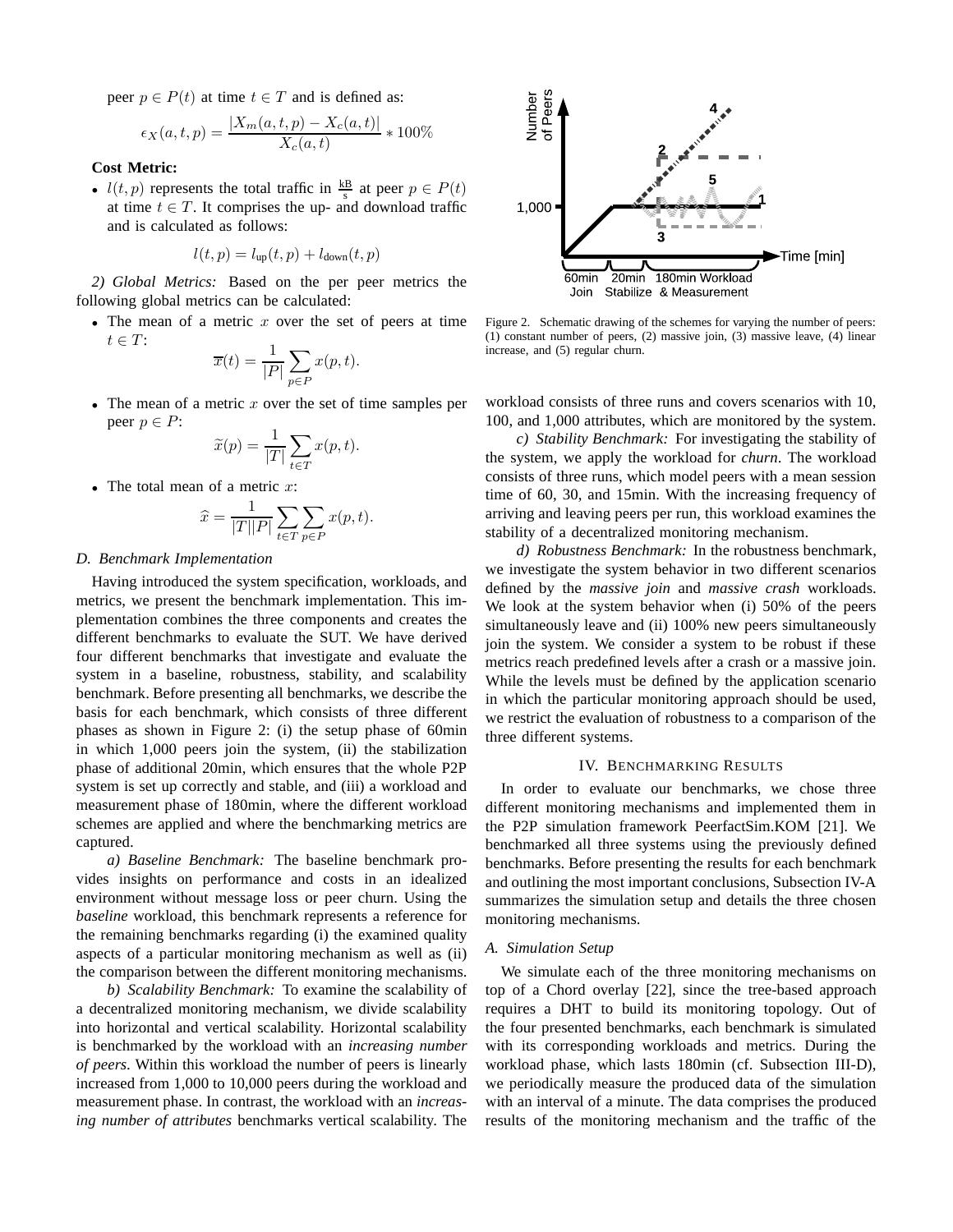whole system, including the overlay as well. After sketching the basis for our simulations, we detail our selected monitoring mechanisms and briefly justify our choice.

Based on the description of decentralized monitoring mechanisms in Section II, it becomes apparent that the selection of the topology heavily influences the decisions for the remaining two components of a monitoring mechanism. Thus, the topology constitutes the main decision criterion for a monitoring mechanism, as outlined by Makhloufi et al. [17]. Therefore, we select two decentralized monitoring approaches, which rely on different topologies, while their mechanisms for data collection and result dissemination are similar. Data collection and result dissemination are part of the discussion for future work (cf. Section VI). For the benchmark, we selected (i) a tree-based approach, (ii) a gossip-based approach, and (iii) a centralized monitoring solution as reference, which are detailed in the following.

*1) A Tree-Based Monitoring Mechanism:* The monitoring mechanism, introduced by Graffi et al. [7], relies on the lookup-functionality of the underlying DHT to build its tree topology based on the given peer IDs. Using the created topology, every participating peer, either leaf or inner node of the tree, periodically sends its set of attributes towards the root, which calculates the global view of all monitored attributes. This results in a push-based data collection mechanism. Simultaneously, the root regularly sends the information down the tree to every inner node and leaf, leading to a proactive result dissemination. We set both update intervals to 60s as proposed by Graffi et al. [7].

*2) A Mesh-Based Monitoring Mechanism:* To evaluate our benchmark on mesh-based systems, this subsection details the approach by Jelasity et al. [11], which relies on gossip-based communication to monitor the P2P system. For this type of communication, the underlying overlay network must only allow for the retrieval of neighbors to periodically communicate with a randomly chosen subset of them. The mesh-based monitoring mechanism divides the time into *epochs*, which in turn consist of a predefined amount of *cycles* to calculate the global view of the monitored attributes. We set the amount of cycles per epoch to 30 with a cycle length of 10s, which correspond to the values indicated by Jelasity et al. [11]. In the beginning of a new epoch, every participating peer measures its attributes and periodically sends the current values to a randomly chosen neighbor. Through the aggregation of the measured attributes at each peer, the values converge to the average at the end of an epoch. Besides periodically pushing the own data to a neighbor, every peer that receives such a message, replies to this message with its own data. Thus, the system implements a *push-pull-based* data propagation.

*3) A Centralized Monitoring Approach:* In order to have a reference for decentralized monitoring mechanisms, we implemented a centralized monitoring approach, which is set up on top of the overlay. All participating peers of the centralized monitoring mechanism periodically push their measured attributes to a central server, which calculates the global view of the monitored attributes. Afterwards, the server proactively



Figure 3. Per peer results for performance and costs, measured during the baseline workload.

disseminates the computed global view to all peers in the system, resulting in a proactive result dissemination. Similar to the tree-based approach, we set both update intervals to 60s. In the following evaluation, the statistics of the centralized approach represent an optimal monitoring solution and serve as reference. Therefore, we mainly detail the comparison of the decentralized solutions and only refer to the centralized approach where appropriate.

# *B. Baseline Benchmark*

We first study the performance and costs of the different approaches under idealized conditions within the baseline benchmark. Starting with performance in terms of validity, Figure 3(a) and 3(b) show the cumulative fraction of the mean relative monitoring error per peer averaged over a simulation denoted as  $\epsilon_{avg}(a, t, p)$ . Both plots outline that the tree-based approach outperforms the gossip-based approach and in terms of the relative error for the peer count even catches up with the centralized approach. Although, each mechanism is able to capture the total amount of peers, the gossip-based approach exhibits a small deviation. Dealing with fairness, every participating peer of the gossip-based approach is provided with a similar monitoring error. Contrary to this, the error of the tree-based approach is spread over a larger interval, due to its hierarchical topology and the stepwise data propagation down the tree.

Considering the mean staleness per peer  $t_{\text{stable}}(X(a, t, p)),$ as displayed in Figure 3(c), we observe that the tree-based approach only partially outperforms the gossip-based approach, because a larger fraction of peers obtains older results in contrast to the gossip-based approach. This results in a mean staleness of 462s for the gossip-based and 501s for the treebased approach. The obtained results for staleness lead to the interesting finding that the provided validity of the tree-based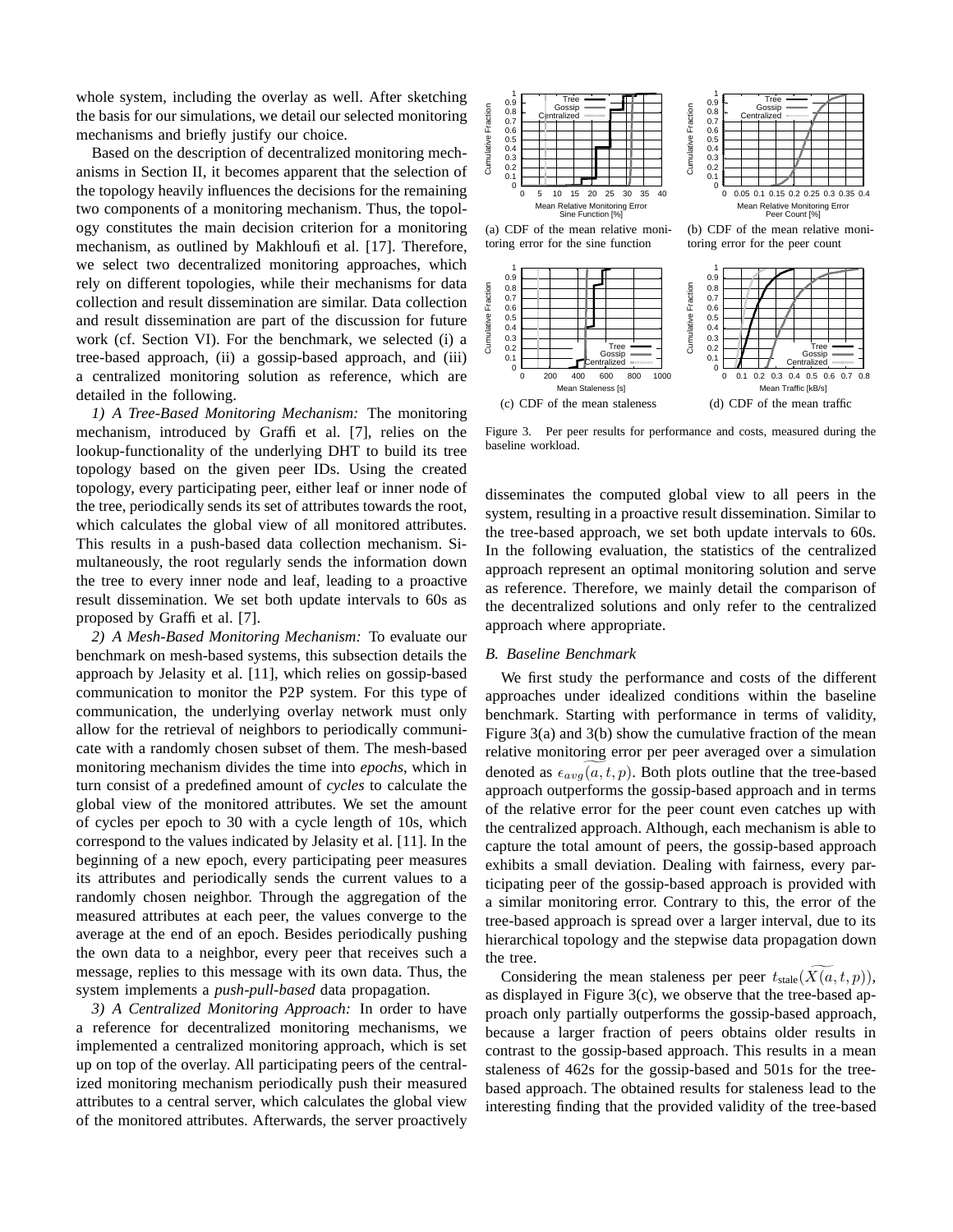

Figure 4. Per peer results for performance and costs, measured during the horizontal scalability workload. The x-axes show the actual number of peers in the system, which increases from 1,000 to 10,000 peers over an interval of 180min.



Figure 5. Actual vs. monitored number of peers over time during the horizontal scalability workload.

approach is slightly higher than of the gossip-based approach, whereas the staleness does not support this trend. Dealing with the distribution of staleness among the peers, the same characteristics as for the previously presented error distribution in Figure 3(a) can be observed.

Considering the costs of a peer in terms of the mean total traffic  $l(t, p)$  (Figure 3(d)), the produced communication overhead of the tree-based approach nearly reaches the minimum overhead of the centralized approach. In contrast, the treebased approach does not evenly balance the load among the peers. The gossip-based approach produces the highest traffic due to a shorter update frequency of the mechanism. Compared to the other monitoring approaches, the distribution of costs is even worse, because the traffic depends on the amount of neighbors in the network, which differs among the peers and is not limited as for the tree-based and centralized approach.

#### *C. Scalability Benchmark*

At first, we study performance and costs of the considered monitoring mechanisms during the *horizontal scalability workload*. Looking at validity, displayed in Figure 4(a), we notice that the tree-based monitoring mechanism produces a higher mean error  $\epsilon_{avg}(a, t, p)$  than the gossip-based approach.



Figure 6. Per peer results for performance and costs, measured during the vertical scalability workload.

This results from the fact that the dynamic and growing system has a higher impact on the tree than on the mesh topology. Due to the arrival of new peers, the continuous reorganization of the monitoring tree delays the result calculation and dissemination, because the data remains longer in tree. In contrast, we observe a smaller impact on the mesh topology, because the arrival of new peers does not require a reorganization of the underlying topology. Instead, new peers can be inserted anywhere into the mesh.

Figure 4(b) outlines the results for the mean staleness  $t_{\text{stable}}(X(a, t, p))$  and confirms the previous statements regarding the mean monitoring error for the reference signal. Due to the reorganization and the resulting delay, the treebased approach exhibits a higher mean staleness of results with values up to 967s, whereas the gossip-based approach performs better, but exhibits highly fluctuating values, which vary between 146s and 805s.

In contrast to the results for the mean error of the monitored function, the drawn conclusion does not hold for the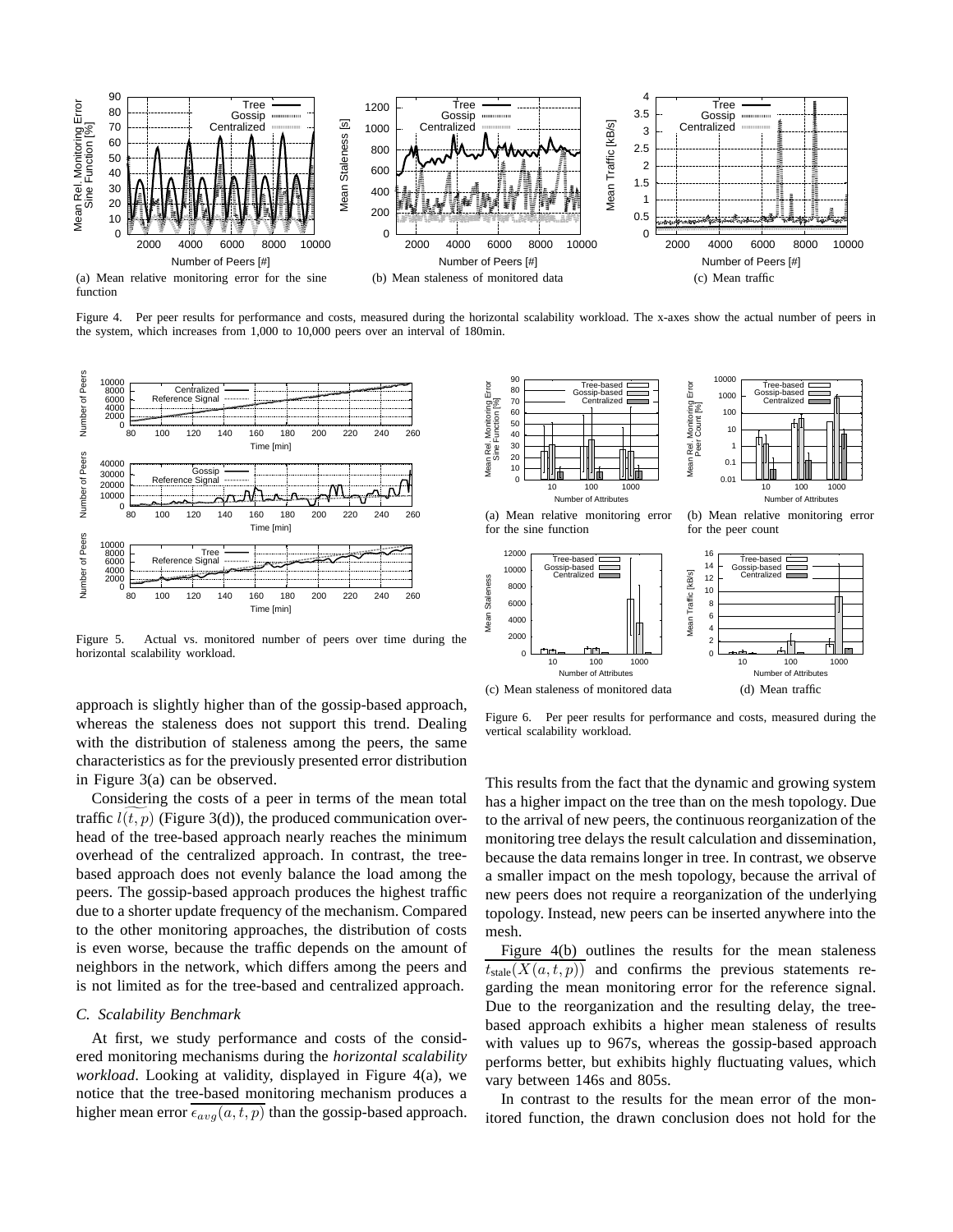

Figure 7. Per peer results for performance and costs, measured during the churn workload.

monitored number of peers. Figure 5 shows that the treebased approach outperforms the gossip-based approach, which exhibits considerable outliers. The opposed outcome in terms of the peer count originates from the underlying peer counting procedure of the considered gossip-based approach. Contrary to the measurement of other attributes, e.g., the reference signal, peer counting is more susceptible to the dynamic of the system.

Dealing with the mean total traffic  $l(t, p)$  (Figure 4(c)), we observe a similar trend as for the baseline benchmark. While the tree-based approach nearly produces as less traffic as the centralized approach, the gossip-based approach causes the highest amount of traffic. However, it becomes apparent that both decentralized monitoring approaches scale well with the increasing number of peers.

Next, we study the results for the *vertical scalability workload*. The plots show the truncated mean after discarding the values, which are below the 10- and above the 90-percentile. For each mechanism, Figure 6(d) shows that the total traffic per peer increases with the growing number of monitored attributes. While the mean relative monitoring error for the sine function in Figure 6(a) still indicates that the decentralized alternatives are able to handle the increased traffic, the mean relative error for the peer count (cf. Figure 6(b)) as well as the mean staleness of the provided results (cf. Figure 6(c)) outline contrary results. In terms of the peer count error, the underlying procedure for the peer count of the gossip-based approach reveals again its weakness in the presence of dynamic and unreliable environments. Although there are several paths between two peers inside a mesh, whereby bottlenecks, such as overloaded or slow peers, can be bypassed, the peer count procedure does not benefit from the mesh topology. Dealing with staleness, the age of the provided results of the tree-based approach significantly increases with a growing number of attributes. The reason for the degrading performance in terms of timeliness originates from the underlying tree-topology: If a path from the root to a sub-tree, or the other way round, is congested, the information cannot be forwarded. It resides at an inner node, leading to a bottleneck in the tree topology.



Figure 8. Actual vs. monitored number of peers over time with a mean peer session time of 15, 30, and 60 minutes.

# *D. Stability Benchmark*

Examining the different monitoring approaches with respect to stability, we start with the evaluation of performance. Figure 8 shows the monitored number of peers averaged over all currently participating peers in the system. We omit the outcome of the centralized approach, since the results are accurate and do not significantly differ for the different mean session lengths. Instead, we plot the results for the two decentralized approaches dependent on the mean session time. Based on the displayed results, it becomes apparent that the tree-based approach suffers from the increasing peer fluctuations, because it cannot handle the resulting dynamic of the P2P system and degrades in terms of the provided performance. In contrast, the gossip-based approach manages the increasing dynamic of the system in a better way. Although exhibiting some outliers, whose occurrences increase with a decreasing mean session time, the gossip-based approach is capable of monitoring the current number of peers in the system.

A similar trend can also be observed, when looking at performance of the tree-based approach in terms of validity and timeliness. Figure 7(a) and 7(b) show an increase of the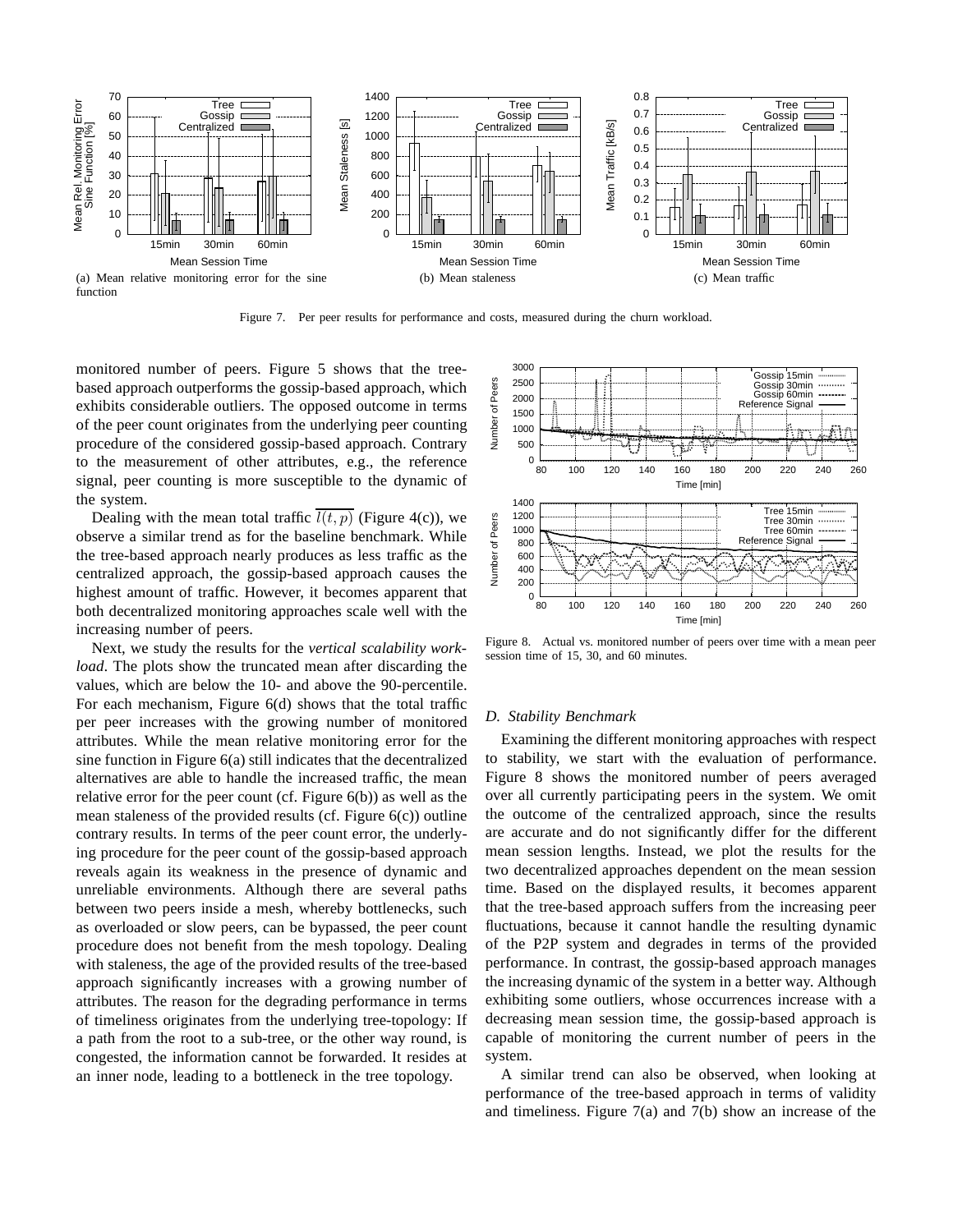

Figure 9. Per peer results for performance and costs over time, measured during the massive crash workload.



Figure 10. Actual vs. monitored number of peers over time during the massive crash workload.

mean relative monitoring error  $\epsilon_{avg}(a, t, p)$  as well as of the mean staleness of results  $t_{\text{stable}}(X(a, t, p))$ , whereas the gossipbased approach outperforms the tree-based approach in terms of validity and reduces the age of monitored results. Dealing with costs, as displayed in Figure  $7(c)$ , the increasing churn rate shows little effect on the mean total traffic  $l(t, p)$  of the decentralized monitoring mechanisms.

## *E. Robustness Benchmark*

Starting with the *massive crash workload*, Figure 10 displays the peer count to examine validity for the considered monitoring mechanisms during this workload. The gossipbased approach handles the sudden change in the system, settles down after 10min at the correct number of peers, and delivers stable results over time. Figure 9(b) and 9(a) reveal as well the robust behavior of the gossip-based approach. Irregardless of the sudden change in the system, the mean staleness  $t_{\text{stable}}(X(a, t, p))$  oscillates around 481s, while the mean relative monitoring error for the sine function  $\epsilon_{avg}(a, t, p)$ retains its characteristic oscillation. In contrast, the tree-based approach is not able to recover from the crash and delivers incorrect and fluctuating results, especially in terms of the mean error for the peer count. The reason for this failure



Figure 11. Actual vs. monitored number of peers over time during the massive join workload

originates from the collapse of the underlying Chord overlay. The monitoring topology cannot be created and maintained without the lookup-functionality of the overlay.

Examining the costs during and after the crash, Figure 9(c) displays a highly varying mean traffic  $l(t, p)$  for each approach. The highly fluctuating traffic originates from Chord's maintenance mechanisms, which react on the departure of peers and calm down after a certain amount of time.

For the *massive join workload*, Figure 11 displays the provided results of the three alternatives in terms of the monitored number of peers. Contrary to the previously discussed results of the massive crash workload, each mechanism manages the sudden increase of peers in the system and returns to its normal state after a period of time. This trend can also be observed, when looking at other metrics that quantify the performance of our alternatives: (i) In terms of validity, Figure 12(a) outlines that all mechanisms recover and provide similar results. (ii) Figure 12(b) shows that the mean staleness  $t_{\text{stable}}(X(a, t, p))$ of the provided results does not degrade due to the massive join and the sudden increase in the system size. Dealing with costs, Figure 12(c) shows that the mean total traffic does not change and levels off after short fluctuations.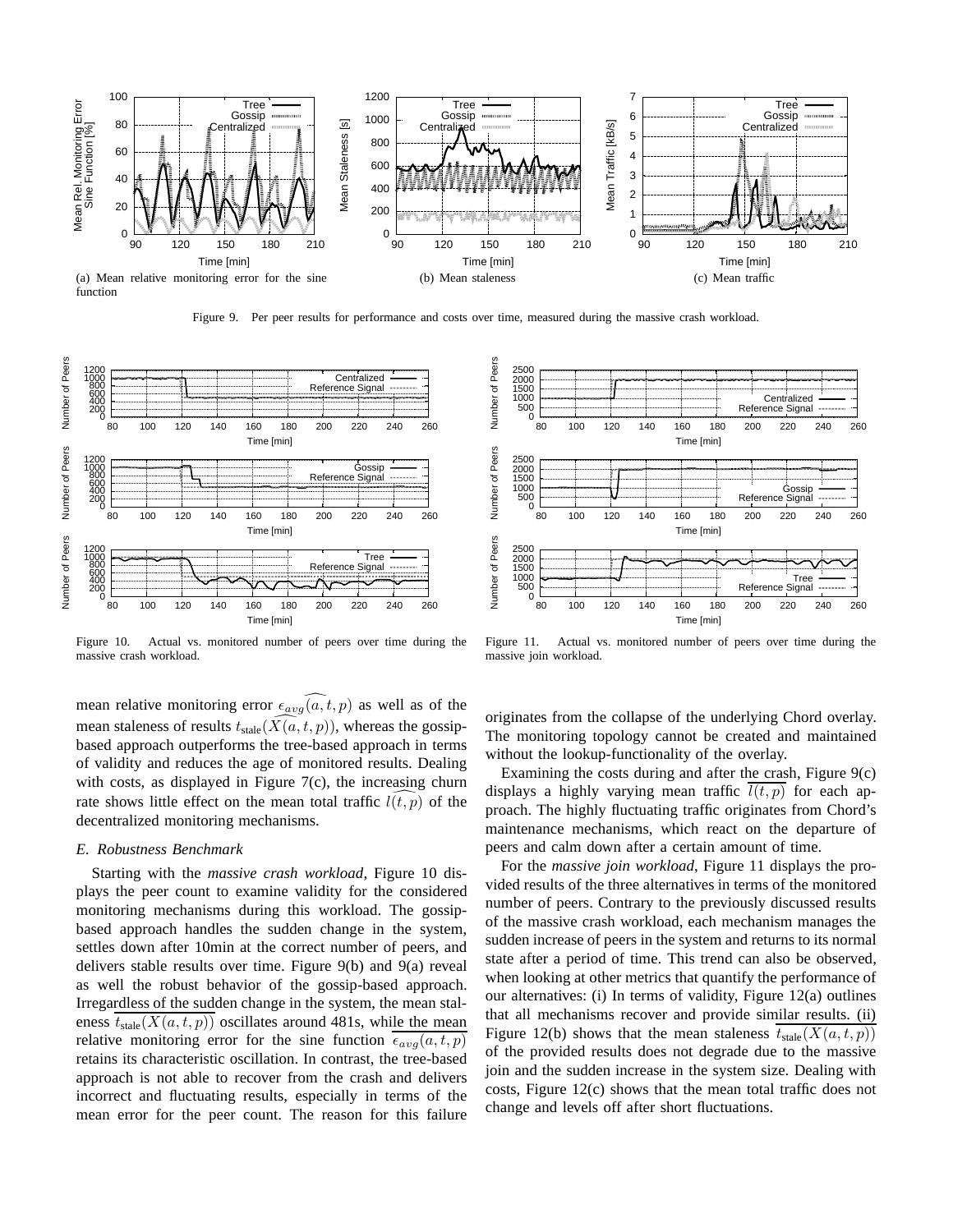

Figure 12. Per peer results for performance and costs over time, measured during the massive join workload.

#### *F. Discussion of Results*

Having presented the benchmark of the different monitoring approaches, this section summarizes the obtained results. Subsequently, we discuss and compare the initial performance evaluation of the respective papers that introduced the herein utilized monitoring mechanisms.

Under idealized conditions, the tree-based monitoring approach outperforms the gossip-based approach in terms of validity, while producing less traffic, which is balanced more regularly among the peers. Regarding the mean monitoring error for the peer count, the tree-based approach even catches up with the centralized approach. In contrast, the hierarchical structure results in a biased distribution of results, because leaves or distant nodes from the root obtain inaccurate and old results. In the presence of churn, the performance of the tree-based approach significantly decreases dependent on the mean session time of the peers in the system. On the contrary, the underlying mesh topology of the gossip-based approach exhibits a better stability and is capable of handling the increasing dynamic in the system, still providing valid and fresh results. Nevertheless, the peer count procedure shows its susceptibility to the altering mesh topology. In terms of extreme peer fluctuations, which characterize the robustness of a mechanism, the corresponding benchmark outlines that the gossip-based approach is robust enough to handle sudden changes in the system and even provide results on top of a crashed overlay. Due to the intensive application of the lookup functionality of the overlay by the tree-based approach, the monitoring mechanism collapses during the crash. Although, it is capable of handling a sudden increase of peers in the P2P system. Dealing with scalability of a decentralized monitoring mechanism, the horizontal workload outlines that the decentralized mechanisms scale with a growing number of peers. The increased amount of peers has only a negligible influence on performance and costs, except for the underlying peer count procedure of the gossip-based approach, which exhibits considerable outliers. Dealing with the vertical scalability workload, the resulting traffic of both decentralized monitoring mechanisms increases and leads to a decreasing validity and increasing staleness of the monitored attributes. We observe that the tree-based approach already suffers from

a smaller increase in traffic regarding its performance, while the participants in the gossip-based approach must handle a considerable amount of traffic.

In the following, we discuss and compare the initial performance evaluation for the gossip- and subsequently the treebased approach. Jelasity et al. [11] evaluate their approach with respect to scalability, robustness, and stability. In terms of scalability, the paper only addresses horizontal scalability, which is evaluated based on mathematical analysis. The paper omits an evaluation in terms of vertical scalability. While the authors rely on validity, or accuracy as denoted by the authors, to characterize the performance of the presented approach, costs are not considered during the simulative and experimental evaluation. Consequently, the drawn conclusions in terms of scalability, stability, and robustness cover only performance. Using our presented methodology, we have shown in Section IV-C and IV-E that the resulting costs in terms of traffic are not influenced by peer-related workloads, e.g., horizontal scalability, massive crash or join. Instead, we could show in Section IV-E, that a growing amount of monitored attributes results in a considerable increase of traffic and that the produced traffic influences the provided results (cf. Section IV-B). In terms of accuracy, Jelasity et al. only consider the peer count as measurable attribute in their evaluation, because it represents a "worst-case" due to its sensitivity to failures. The assessment of accuracy based on "normal" attributes, such as modeled by our value generator, is omitted. Based on our methodology, we showed the increased susceptibility of the peer counting procedure in contrast to the robust calculation of "normal" attributes (cf. Section IV-C and IV-D). Dealing with the experiments on stability and robustness, Jelasity et al. present an exhaustive evaluation, which examines the effect of peer crashes, different message loss rates and churn on the performance of the mechanism. Within these experiments, the authors only concentrate on one epoch of the protocol, while long-term effects are ignored. Thus, out of the presented results, it is not obvious if the presented approach can recover and how long this might take.

In contrast to the previous and our methodology, the treebased approach [6], [7] is just evaluated in terms of scalability and stability, but set up on two different overlays. With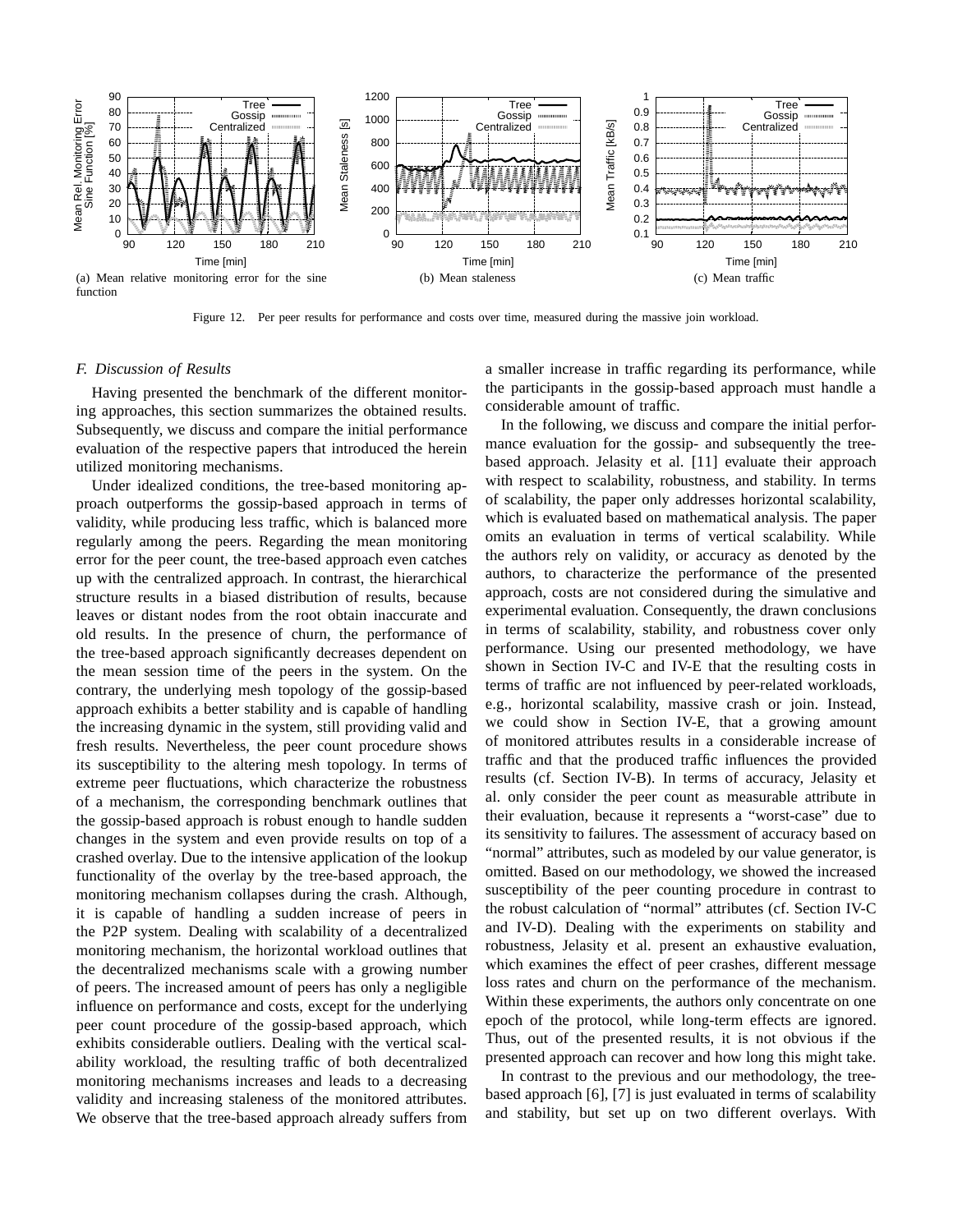respect to stability, the corresponding workload consists of different churn levels, which are applied on the system during one run. In terms of scalability, the decentralized monitoring mechanism was evaluated under a varying amount of peers in separate runs. Similar to our methodology, Graffi et al. evaluate the performance of the presented approach in terms of validity and timeliness, which they denote as precision and freshness. On the contrary, they evaluate validity and timeliness of the obtained results only at the root, while dissemination of results back to the remaining peers is not taken into account. Dealing with validity, they look at the peer count and other attributes, which are either measured by the peers or modeled by their implemented value generator. While examining the resulting costs and their distribution among the peers, they do not evaluate how validity of the obtained results differs among the peers. In this regard, Section IV-B outlines that the topology of the tree heavily influences validity and timeliness. Moreover, we showed that the tree-based approach provides a similar performance as the centralized approach under idealized conditions. On the contrary, Section IV-C outlines that the approach suffers from an increasing amount of attributes, while it cannot handle massive crashes, in contrast to massive joins (cf. Section IV-E), and that performance degrades if peer fluctuation increases (cf. Section IV-D).

Based on the two examples of performance evaluation, it becomes apparent that there is no standardized way for the evaluation of decentralized monitoring mechanisms. Moreover, the examples outline that a comparison of several mechanisms based on the differing initial evaluations is hard to achieve. The presented evaluations only agree on a fraction of quality aspects, such as validity, costs, or scalability, which are examined. On the contrary, other important aspects, e.g., robustness, or fairness are neglected. The resulting workloads, evaluation scenarios, and setups differ widely and cannot be compared. Besides a standardized set of quality aspects or workloads, a unified approach must be established to capture the measurements for the evaluation. As shown by the examples, measurements can be taken at all peers, while other evaluations rely on measurements at single peers, such as the root.

## V. RELATED WORK

The related work in the area of benchmarks for decentralized systems details the methodology and aspects as well as existing implementations for the performance evaluation. The considered implementations range from distributed hash tables (DHT) [15], over networked virtual environments [8], [13], to decentralized monitoring mechanisms [3], [4].

Haeberlen et al. [9] discuss the general benefits of a benchmark for decentralized systems, leading to an improved comparability between different approaches and a better classification of the obtained results. In addition to the positive features of a standardized methodology, their paper also highlights common dangers of a benchmark, which might originate from inappropriate or false standardization, incomplete tests or ossification of a standard. Besides this general description of benchmarks in decentralized systems, we already focus on a benchmarking methodology in the area of P2P systems in our previous work [14]. We outline the specifics for the design of a P2P benchmark and give a concrete definition for benchmarking search overlays and overlays for networked virtual environments.

Apart from the description of the benchmarking methodology, several approaches exist that present the implementation of a benchmark for a P2P system. Li et al. [15] develop a methodology to evaluate the efficiency of different DHTs by examining the trade-off between performance and cost. Therefore, they define different types of workloads to test the overlays under varying conditions and to investigate overlays with different parameter settings. Kovacevic et al. evaluate in [13] the suitability of DHTs in networked virtual environments. They develop a dedicated benchmark that addresses the investigation of relevant quality aspects for these environments by defining appropriate metrics. An extended version of the benchmark has been proposed by Gross et al. [8], which allows for the comparison of arbitrary overlays for networked virtual environments implementing a certain interface definition.

Regarding the benchmark for decentralized monitoring mechanisms, Bawa et al. [3] present a benchmark for three different aggregation approaches ranging from a tree-based over a gossip-based to a hybrid topology to monitor a P2P network. Given the made assumptions for the benchmark (e.g., network topology, distributed state, and communication failures), the paper compares the three approaches regarding different quality aspects, covering flexibility, generality, termination, and correctness. Our presented benchmarks extend the work by Bawa et al. concerning the examination of the identified nonfunctional requirements. For the evaluation of accuracy, we define a detailed analysis for a monitoring mechanism and its produced monitoring error based on reference signals of the value generator, besides peer count. Moreover, we identified different workloads to stress the monitoring mechanisms under different conditions for the examination of quality aspects, such as robustness. In [4], Cappos and Hartman compare their developed tree-based monitoring mechanism with another tree-based approach [24] and a centralized solution, using analytical models, simulations, and experiments. We extend the extensive evaluation in their work by including the examination of accuracy for decentralized monitoring mechanisms. In addition, we add the investigation of robustness for decentralized monitoring mechanisms by massive join/crash workloads.

The problem of missing comparability becomes even more clear in a survey of decentralized aggregation mechanisms by Makhloufi et al. [17]. While giving a good overview about different schemes for aggregation protocols, highlighting the different design decisions, the concluding table, which lists the performance of the considered approaches, does not enable a fair comparison between them. This results from the fact that the summary only summarizes the results of the respective papers.